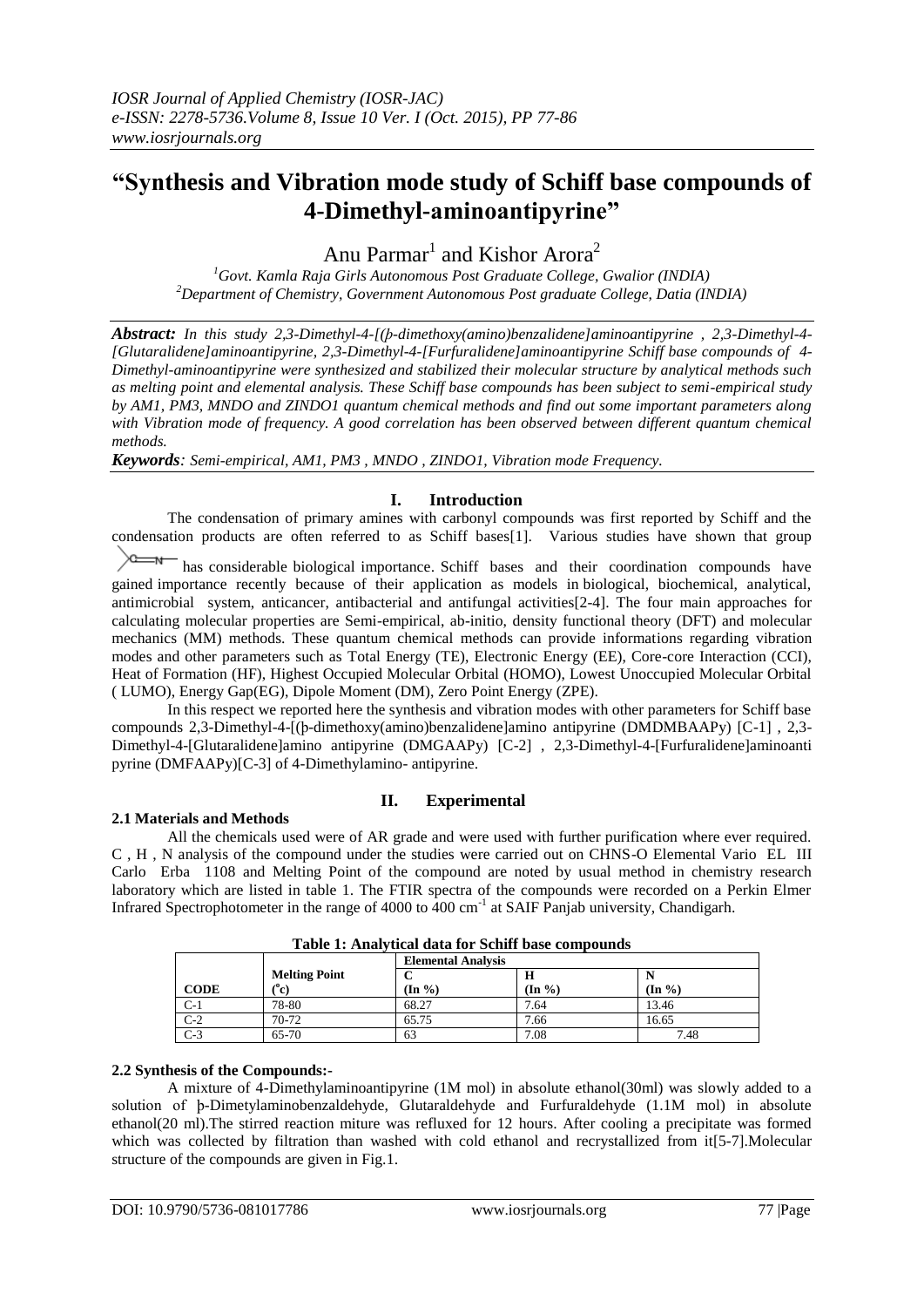

 $[III]$  [III] **Fig.1: Molecular structure of 2,3-Dimethyl-4-[(ϸ-dimethoxy(amino)benzalidene]amino antipyrine (DMDMBAAPy) [C-1] , 2,3-Dimethyl-4-[Glutaralidene]amino antipyrine (DMGAAPy) [C-2] , 2,3- Dimethyl-4-[Furfuralidene]aminoantipyrine (DMFAAPy)[C-3]**

## **III. Computational Detail**

Intel based Pentium core-2 Duo machine with configuration Intel (R) core <sup>TM</sup> 2 Duo CPU, T<sub>5450</sub> @ 1.66 GHZ, 2 GB RAM , 250 GB HDD was used to run all the calculations. Semi-empirical AM1, PM3, MNDO and ZINDO1 quantum chemical calculations were carried out by the computer software HYPERCHEM 8.0 version and calculated parameters such as frequency of Vibration modes and other parameters[8-10] such as Total Energy (TE), Electronic Energy (EE), Core-core Interaction (CCI), Heat of Formation (HF), Highest Occupied Molecular Orbital (HOMO), Lowest Unoccupied Molecular Orbital ( LUMO), Energy Gap(EG), Dipole Moment (DM), Zero Point Energy (ZPE).

### **IV. Results And Discussion**

The experimental and calculated IR fundamental vibration modes for the 2,3-Dimethyl-4-[(ϸdimethoxy(amino)benzalidene]aminoantipyrine,2,3-Dimethyl-4-[Glutarali- dene]aminoantipyrine and 2,3- Dimethyl-4-[Furfuralidene]aminoantipyrine Schiff base compounds by semi-empirical methods AM1, PM3, MNDO and ZINDO1 are given in Table-2, 3 & 4 respectively [11-12]. The experimental results for synthesized Schiff base compounds are discussed in figure 2, 3 & 4. In case of 2,3-Dimethyl-4-[(bdimethoxy(amino)benzalidene] aminoantipyrine the correlation co-efficient are 0.999923, 0.999975,0.999972 and 0.999851 respectively. It is evident that PM3 method give most satisfactory result of correlation coefficient (CC) between experimental and calculated vibration frequencies. In case of compound 2,3-Dimethyl-4- [Glutaralidene] aminoantipyrine the correlation coefficient obtained for AM1, PM3, MNDO and ZINDO1 are 0.999933, 0.999959, 0.999941 and 0.99975 respectively. It is evident that PM3 method give most satisfactory result of correlation coefficient (CC) between experimental and calculated vibration frequencies.In case of compound 2,3-Dimethyl-4-[Furfuralidene]aminoantipyrine the correlation coefficient obtained for AM1, PM3, MNDO and ZINDO1 are 0.999835, 0.999927, 0.999887 and 0.999923 respectively. It is evident that PM3 method give most satisfactory result of correlation coefficient (CC) between experimental and calculated vibration frequencies. Graphical correlations between experimental and calculated fundamental vibrational modes are presented in Figure-5, 6 & 7 for the above Schiff base compounds, respectively [13-15].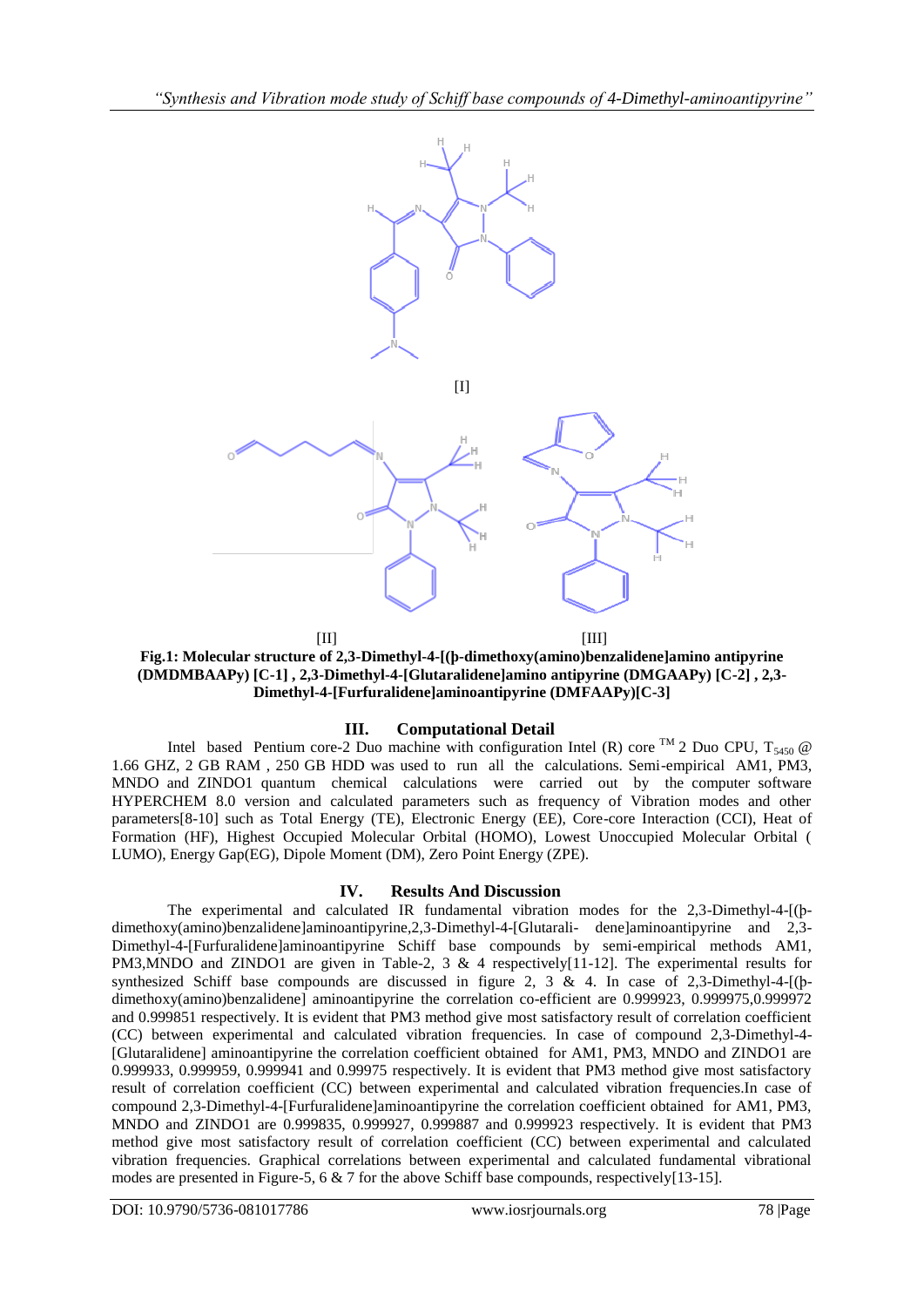Parameters such as Total Energy (TE), Electronic Energy (EE), Core-core Interaction (CCI), Heat of Formation (HF), Highest Occupied Molecular Orbital (HOMO), Lowest Unoccupied Molecular Orbital ( LUMO), Energy Gap(EG), Dipole Moment (DM) and Zero Point Energy (ZPE) for above Schiff base compounds are given in Table-5, 6 and 7 respectively.

### **V. Conclusions**

AM1, PM3, MNDO and ZINDO1 semi-empirical methods tested in the presented study on Schiff base compounds. PM3 Semi-empirical method can be considered as the most appropriate quantum chemical method to facilitate the vibrational frequencies identification of such compounds, since the IR frequencies simulated by this method best linearity between the calculated and experimental frequencies data ( respectively) used in 2,3- Dimethyl-4-[(ϸ-dimethoxy(amino)benzalidene]aminoantipyrine,2,3-Dimethyl-4-[Glutaralidene]aminoantipyrine and 2,3-Dimethyl-4-[Furfuralidene]aminoantipyrine Schiff base compounds. Thus, Quantum chemical Semiempirical calculation can be successfully used for the prediction of vibration modes of making more active ligands and other molecules. HOMO-LUMO, Energy gap, molecular hardness, Ionization energy, electron affinity and total energy are very important physical parameters for chemical reactivity and biological activities of the studied compounds.

#### **Table 2: Experimental and Theoretically simulated vibration Modes (AM1, PM3, MNDO, ZINDO1) Group frequencies (cm-1 ) for 2,3-Dimethyl-4-[(ϸ-dimethoxy(amino) benzalidene] aminoantipyrine (DMDMBAAPy) [C-1]**

| S.No | <b>Experimental</b>    | AM1 Computed             | $(\mathbf{D}\mathbf{M}\mathbf{D}\mathbf{M}\mathbf{D}\mathbf{A}\mathbf{A}\mathbf{I})$<br>PM3 Computed | <b>MNDO</b>                 | ZINDO1          |                                     |
|------|------------------------|--------------------------|------------------------------------------------------------------------------------------------------|-----------------------------|-----------------|-------------------------------------|
|      | <b>Group Frequency</b> | Group                    | Group                                                                                                | Computed                    | <b>Computed</b> | <b>Assignment</b>                   |
|      | $(cm-1)$               | Frequency                | Frequency                                                                                            | Group                       | Group           |                                     |
|      |                        | (cm <sup>1</sup> )       | $(cm-1)$                                                                                             | <b>Frequency</b>            | Frequency       |                                     |
|      |                        |                          |                                                                                                      | $(cm-1)$                    | $(cm-1)$        |                                     |
| 1.   | 3427                   | $\blacksquare$           | $\mathcal{L}_{\mathcal{A}}$                                                                          | 3420                        | ÷,              | $v_{as}$ (N-H) in $\overline{NH_2}$ |
| 2.   | 3321                   |                          |                                                                                                      | 3311                        | L.              | $v_s$ (N-CH <sub>3</sub> )          |
| 3.   | 3056                   | 3099                     | 3056                                                                                                 | $\overline{\phantom{0}}$    | ÷,              | $v$ (C-H)                           |
| 4.   | 3023                   | 3015                     | 3024                                                                                                 | $\blacksquare$              | ÷,              | $v$ (C-H)                           |
| 5.   | 2969                   | 2991                     | $\overline{\phantom{a}}$                                                                             | ÷,                          |                 | $\upsilon$ (C-H)                    |
| 6.   | 2863                   | $\overline{\phantom{0}}$ | $\overline{\phantom{a}}$                                                                             | $\overline{a}$              | $\overline{a}$  | $v_{as}$ (C-H) in $\overline{CH_3}$ |
| 7.   | 2780                   | $\overline{a}$           | ÷.                                                                                                   | ÷                           | 2763            | $v_s$ (C-H) in CH <sub>3</sub>      |
| 8.   | 1626                   | 1636                     | 1619                                                                                                 | 1627                        | ÷.              | $v(C=O)$                            |
| 9.   | 1495                   | L.                       | 1498                                                                                                 | 1492                        | 1480            | $v(C=C)$                            |
| 10.  | 1451                   | 1447                     | 1446                                                                                                 | $\mathcal{L}$               | 1447            | $v(C=C)$                            |
| 11.  | 1413                   | 1414                     |                                                                                                      | 1423                        | ÷.              | $v_{as}(C-CH_3)$                    |
| 12.  | 1314                   | 1308                     | 1319                                                                                                 | 1326                        | 1327            | $\upsilon$ (C-C)                    |
| 13.  | 1221                   | 1220                     | 1221                                                                                                 | 1227                        | $\sim$          | $\delta$ (C-H)                      |
| 14.  | 1130                   | 1132                     | 1132                                                                                                 | 1125                        | 1127            | $\delta$ (C-H)                      |
| 15.  | 1098                   | 1095                     | 1093                                                                                                 | ÷                           | 1095            | $\delta$ (C=O)                      |
| 16.  | 1036                   | 1049                     | 1035                                                                                                 | 1034                        | 1055            | $(NH2)$ Twi                         |
| 17.  | 953                    | 954                      | $\sim$                                                                                               | $\mathcal{L}_{\mathcal{A}}$ | 966             | $\delta$ (C-H)                      |
| 18.  | 910                    | $\overline{\phantom{a}}$ | 918                                                                                                  | 910                         | $\frac{1}{2}$   | $\delta$ (C-H)                      |
| 19.  | 815                    | 806                      | ÷.                                                                                                   | 822                         | ÷.              | $(CCC)$ rb                          |
| 20.  | 753                    | 749                      | $\overline{\phantom{a}}$                                                                             | 744                         | 743             | $\delta$ (C-H)                      |
| 21.  | 697                    | 692                      | 698                                                                                                  | 699                         | ÷.              | $\delta$ (CCC)                      |
| 22.  | 675                    | 671                      | 673                                                                                                  | 679                         | 674             | $\delta$ (C=O)                      |
| 23.  | 637                    | 630                      | 637                                                                                                  | 634                         | 646             | $\delta$ (CCC)                      |
| 24.  | 502                    |                          | $\overline{\phantom{a}}$                                                                             |                             | ÷,              | $\delta$ (CNN)                      |
| 25.  | 445                    | 436                      |                                                                                                      | 450                         |                 | $\delta$ (CCN)                      |

### **Table 3: Comparative study of Experimental and Computed (AM1, PM3, MNDO, ZINDO1) Group frequencies (cm-1 ) for 2,3-Dimethyl-4-[Glutaralidene]aminoantipyrine (DMGAAPy)**

|                | $[C-2]$                      |                              |                          |                           |                           |                                          |  |  |
|----------------|------------------------------|------------------------------|--------------------------|---------------------------|---------------------------|------------------------------------------|--|--|
| S.             | <b>Experimental</b>          | <b>AM1</b> Computed          | PM3 Computed             | <b>MNDO</b>               | ZINDO1                    |                                          |  |  |
| N <sub>0</sub> | Group                        | Group                        | Group                    | Computed                  | <b>Computed</b>           | <b>Assignment</b>                        |  |  |
|                | <b>Frequency</b><br>$(cm-1)$ | <b>Frequency</b><br>$(cm-1)$ | Frequency<br>$(cm-1)$    | Group<br><b>Frequency</b> | Group<br><b>Frequency</b> |                                          |  |  |
|                |                              |                              |                          | $\text{cm}^{-1}$          | $(cm-1$                   |                                          |  |  |
| 1.             | 3411                         |                              |                          | 3412                      |                           | $v_{\rm as}$ (N-H) in NH <sub>2</sub>    |  |  |
| 2.             | 3057                         | 3101                         | 3054                     |                           |                           | $\upsilon$ (C-H)                         |  |  |
| 3.             | 3024                         | ۰                            | 3026                     |                           |                           | $\mathfrak{v}$ (C-H)                     |  |  |
| 4.             | 2969                         | ۰                            |                          |                           |                           | $\upsilon$ (C-H)                         |  |  |
| 5.             | 2863                         | ۰                            |                          |                           | 2898                      | $v (= C-H)$ Aldehyde                     |  |  |
| 6.             | 2825                         | ۰                            | $\overline{\phantom{a}}$ |                           |                           | $v_{\text{as}}$ (C-H) in CH <sub>3</sub> |  |  |
| 7.             | 2779                         | ۰                            |                          |                           |                           | $v_s$ (C-H) in CH <sub>3</sub>           |  |  |

DOI: 10.9790/5736-081017786 www.iosrjournals.org 79 |Page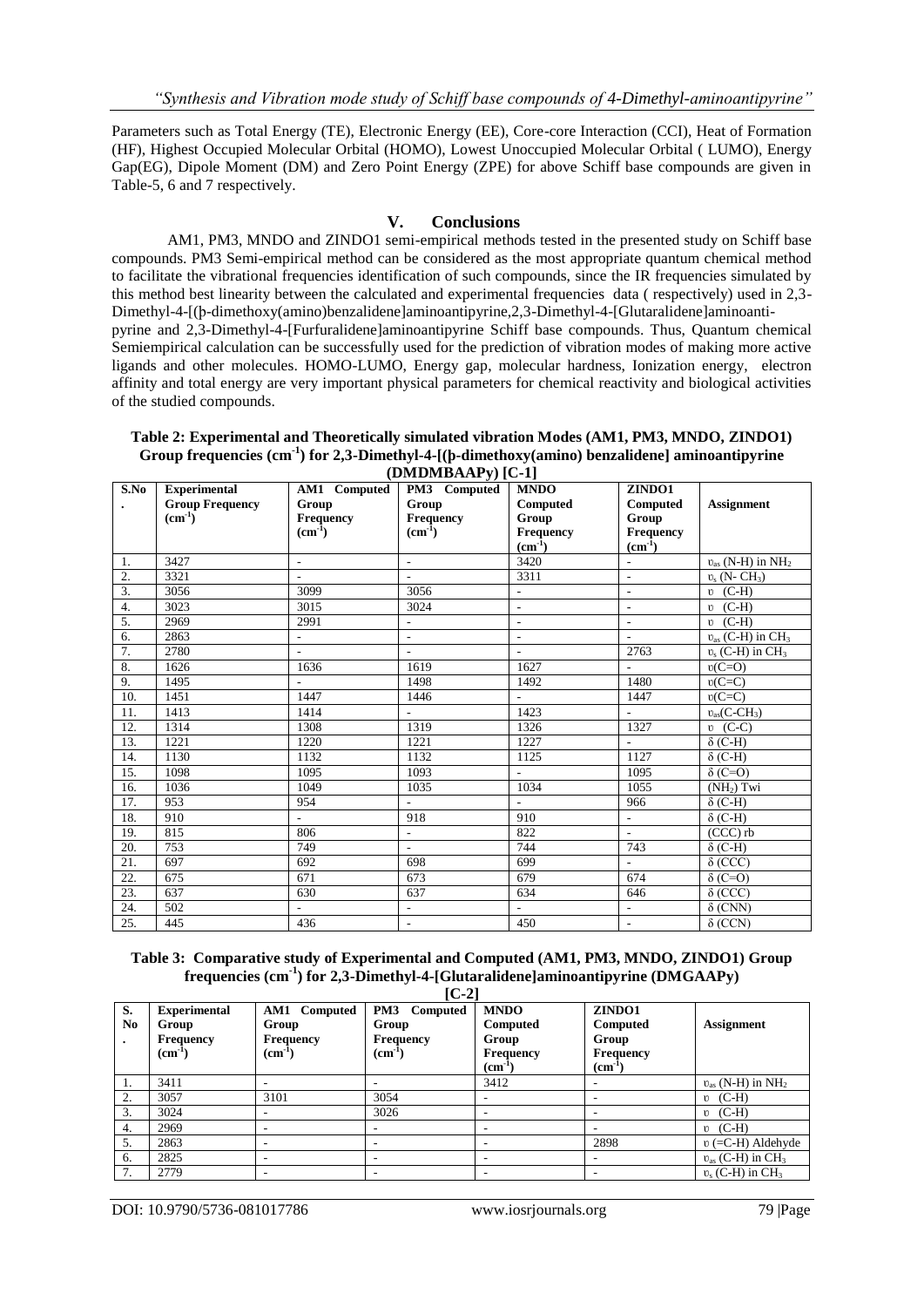*"Synthesis and Vibration mode study of Schiff base compounds of 4-Dimethyl-aminoantipyrine"*

| 8.  | 1626 | 1625                     | $\overline{\phantom{a}}$ | 1615   | 1615                     | $v(C=O)$         |
|-----|------|--------------------------|--------------------------|--------|--------------------------|------------------|
| 9.  | 1498 | $\overline{\phantom{a}}$ | $\overline{\phantom{a}}$ | 1496   | $\sim$                   | $v(C=C)$         |
| 10. | 1486 | 1484                     | $\overline{\phantom{a}}$ | $\sim$ | $\overline{\phantom{a}}$ | $v(C=C)$         |
| 11. | 1449 | 1455                     |                          | Ξ.     | 1440                     | $v(C=C)$         |
| 12. | 1410 | 1410                     |                          | 1418   | 1425                     | $v_{as}(C-CH_3)$ |
| 13. | 1342 | $\sim$                   | 1338                     | 1333   | 1341                     | $\upsilon$ (C-N) |
| 14. | 1313 | 1324                     | 1309                     | 1316   | 1326                     | $\upsilon$ (C-C) |
| 15. | 1221 | $\sim$                   | 1228                     | 1201   | 1206                     | $\delta$ (C-H)   |
| 16. | 1172 | 1178                     | 1177                     | 1172   | 1134                     | $\delta$ (C-H)   |
| 17. | 1037 | 1039                     | 1031                     | 1040   | $\sim$                   | $(NH2)$ Twi      |
| 18. | 954  | 959                      | 948                      | 961    | 961                      | $\delta$ (C-H)   |
| 19. | 910  | $\sim$                   | $\sim$                   | 916    | 915                      | $\delta$ (C-H)   |
| 20. | 816  | 816                      | 819                      | 814    | 809                      | $(CCC)$ rb       |
| 21. | 754  | 743                      | $\overline{\phantom{0}}$ | $\sim$ | 767                      | $\delta$ (C-H)   |
| 22. | 697  | 696                      | 693                      | 694    | $\sim$                   | $\delta$ (CCC)   |
| 23. | 675  | 667                      | 688                      | 671    | 662                      | $\delta$ (C=O)   |
| 24. | 636  | 632                      | 641                      | 637    | 641                      | $\delta$ (CCC)   |
| 25. | 503  | 509                      | $\overline{\phantom{0}}$ | $\sim$ | $\sim$                   | $\delta$ (CNN)   |
| 26. | 449  | 443                      | 442                      | 457    | 451                      | $\delta$ (CCN)   |

### **Table 4: Comparative study of Experimental and Computed (AM1, PM3, MNDO, ZINDO1) Group frequencies (cm-1 ) for 2,3-Dimethyl-4-[Furfuralidene]aminoantipyrine (DMFAAPy)**

| ۰. | ٠<br>× |  |
|----|--------|--|

| S.No              | <b>Experimental</b>    | AM1 Computed                | $\sim$ $\sim$ $\sim$ $\sim$<br>PM3 Computed | <b>MNDO</b>              | ZINDO1                   |                                   |
|-------------------|------------------------|-----------------------------|---------------------------------------------|--------------------------|--------------------------|-----------------------------------|
|                   | <b>Group Frequency</b> | Group                       | Group                                       | Computed                 | Computed                 | <b>Assignment</b>                 |
|                   | $(cm-1)$               | Frequency                   | Frequency                                   | Group                    | Group                    |                                   |
|                   |                        | $\text{cm}^{-1}$ )          | $(cm-1)$                                    | Frequency                | $Frequency(cm-1)$        |                                   |
|                   |                        |                             |                                             | $(cm-1)$                 |                          |                                   |
| 1.                | 3430                   |                             |                                             |                          |                          | $(N-H)$<br>in<br>$U_{\rm as}$     |
|                   |                        |                             | ÷.                                          | 3439                     |                          | NH <sub>2</sub>                   |
| 2.                | 3057                   | 3097                        | 3060                                        | ä,                       | $\sim$                   | $v$ (C-H)                         |
| $\overline{3}$ .  | 3023                   | $\omega$                    | 3029                                        | ä,                       | ÷,                       | $v$ (C-H)                         |
| $\overline{4}$ .  | 2969                   | $\mathcal{L}^{\mathcal{A}}$ | $\overline{\phantom{a}}$                    | $\sim$                   | $\overline{\phantom{a}}$ | $v$ (C-H)                         |
| $\overline{5}$ .  | 2863                   |                             |                                             |                          |                          | $(=C-H)$<br>U                     |
|                   |                        | $\overline{\phantom{a}}$    | 2899                                        | $\overline{\phantom{m}}$ | $\overline{\phantom{a}}$ | Aldehyde                          |
| 6.                | 2825                   | $\overline{\phantom{a}}$    | $\sim$                                      | $\overline{\phantom{a}}$ | $\overline{a}$           | $v_{as}$ (C-H) in CH <sub>3</sub> |
| 7.                | 2778                   | $\sim$                      | $\sim$                                      | $\overline{a}$           | 2758                     | $v_s$ (C-H) in CH <sub>3</sub>    |
| 8.                | 1626                   | 1628                        | $\overline{a}$                              | 1606                     | $\overline{\phantom{a}}$ | $v(C=O)$                          |
| 9.                | 1498                   | 1498                        | 1496                                        | $\frac{1}{2}$            | $\sim$                   | $v(C=C)$                          |
| 10.               | 1485                   | $\overline{\phantom{a}}$    | $\Box$                                      | 1488                     | $\Box$                   | $v(C=C)$                          |
| 11.               | 1471                   | $\overline{\phantom{a}}$    | $\overline{\phantom{a}}$                    | 1476                     | $\overline{\phantom{a}}$ | $v(C=C)$                          |
| 12.               | 1449                   | 1438                        | $\overline{\phantom{a}}$                    | $\blacksquare$           | 1451                     | $v(C=C)$                          |
| 13.               | 1411                   | $\omega$                    | $\overline{\phantom{a}}$                    | 1426                     | $\mathbf{r}$             | $v_{as}(C\overline{-CH_3})$       |
| 14.               | 1342                   | $\mathbf{r}$                | 1347                                        | 1350                     | 1354                     | $v$ (C-N)                         |
| 15.               | 1312                   | 1316                        | 1305                                        | $\omega$                 | 1319                     | $\overline{v}$ (C-C)              |
| 16.               | 1221                   | ÷.                          | 1235                                        | 1208                     | 1219                     | $\delta$ (C-H)                    |
| 17.               | 1172                   | $\mathbb{L}$                | 1166                                        | 1169                     | $\overline{\phantom{a}}$ | $\delta$ (C-H)                    |
| $\overline{18}$ . | 1130                   | 1134                        | 1133                                        | 1131                     | 1130                     | $\delta$ (C-H)                    |
| 19.               | 1097                   | 1089                        | $\sim$                                      | ä,                       | 1098                     | $\delta$ (C-H)                    |
| 20.               | 1037                   | 1034                        | 1048                                        | 1039                     | 1048                     | (NH <sub>2</sub> ) Twi            |
| 21.               | 909                    | $\sim$                      | $\bar{\phantom{a}}$                         | 901                      | 906                      | $\delta$ (C-H)                    |
| $\overline{22}$ . | 816                    | 809                         | $\Box$                                      | 837                      | 817                      | $(CCC)$ rb                        |
| 23.               | 771                    | $\overline{\phantom{a}}$    | 776                                         | $\omega$                 | 787                      | $\delta$ (C-H)                    |
| 24.               | 754                    | 751                         | 745                                         | 755                      | $\overline{\phantom{a}}$ | $\delta$ (C-H)                    |
| $\overline{25}$ . | 697                    | $\mathcal{L}_{\mathcal{A}}$ | 697                                         | $\mathcal{L}^{\pm}$      | $\sim$                   | $\delta$ (CCC)                    |
| 26.               | 675                    | 674                         | 675                                         | 675                      | $\sim$                   | $\delta$ (C=O)                    |
| 27.               | 636                    | 643                         | 635                                         | 636                      | 633                      | $\delta$ (CCC)                    |
| 28.               | 503                    | $\blacksquare$              | 502                                         | $\Box$                   | ÷.                       | $\delta$ (CNN)                    |
| 29.               | 449                    |                             | $\overline{\phantom{a}}$                    | $\mathbb{Z}^2$           | 457                      | $\delta$ (CCN)                    |

### **Where:-**

ʋ- stretching; ʋas- Asymmetric stretching; ʋs- Symmetric stretching; δ- In-plane and Out-of-plane bending; ω- Wagging; τ- Torsion; Sci- Scissoring; rb- Ring breathing; Tri- Trigonal; Twi- Twisting.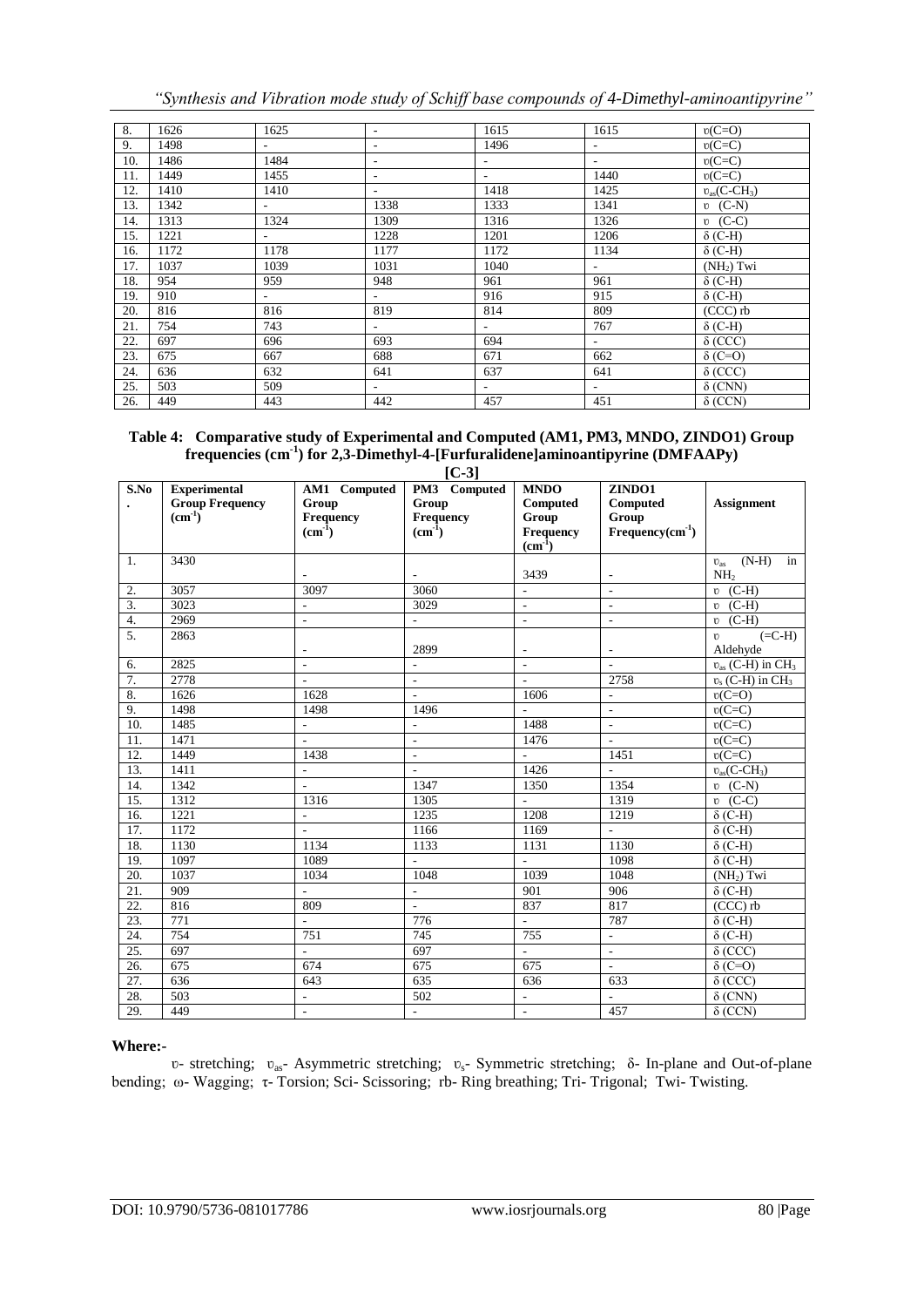

**Fig. 2 Experimental spectra of 2,3-Dimethyl-4-[(ϸ-dimethoxy(amino)benzalidene] aminoantipyrine (DMDMBAAPy)[C-1]**



**Fig.3 Experimental spectra of 2,3-Dimethyl-4-[Glutaralidene]aminoantipyrine (DMGAAPy)[C-2]**



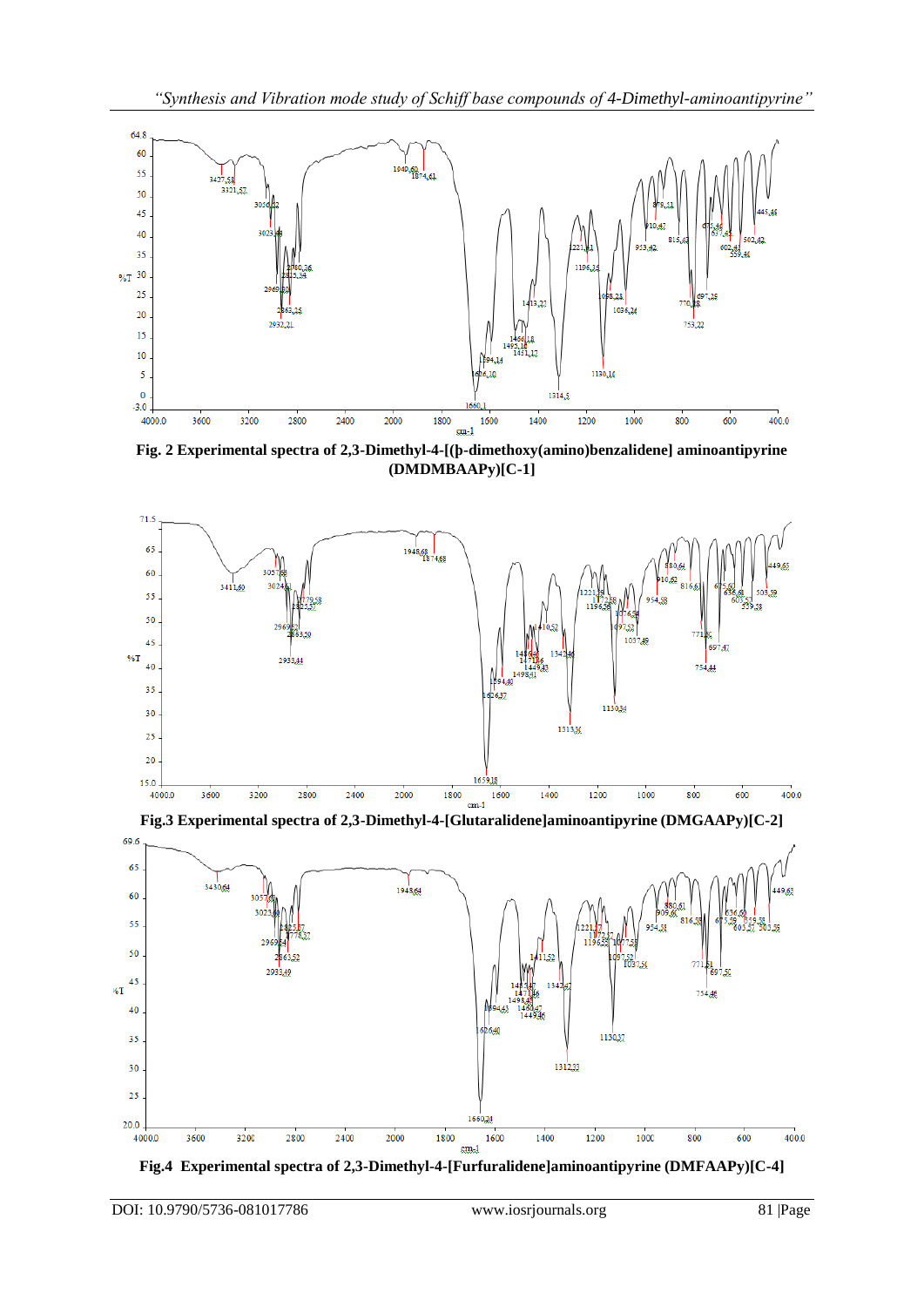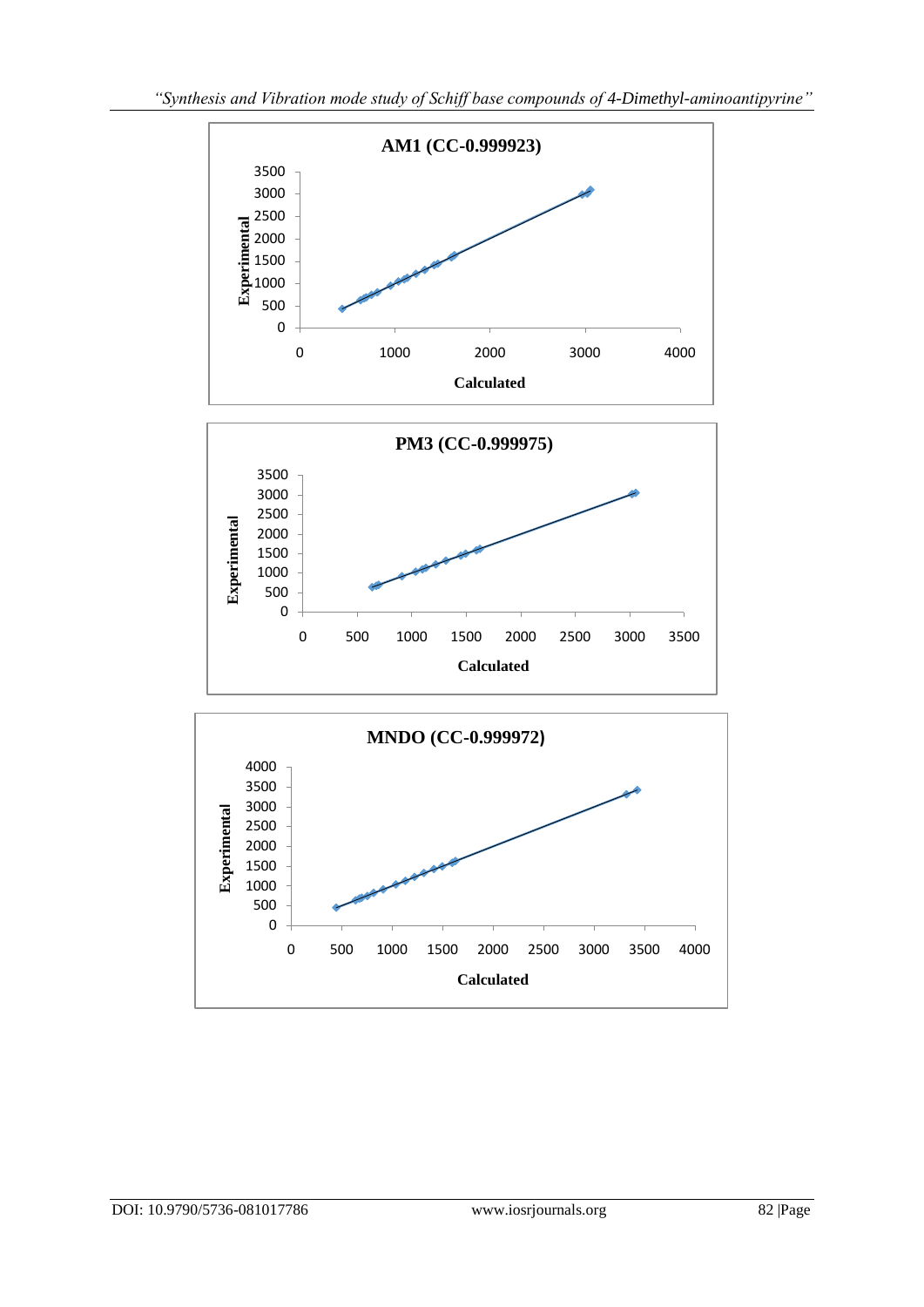

**Fig.5 Graphical correlation between experimental and calculated fundamental vibration modes obtained by AM1, PM3, MNDO and ZINDO1 Semi-empirical methods for 2,3-Dimethyl-4-[(ϸdimethoxy(amino)benzalidene]aminoantipyrine (DMDMBAAPy)[C-1] (CC-Correlation coefficient)**

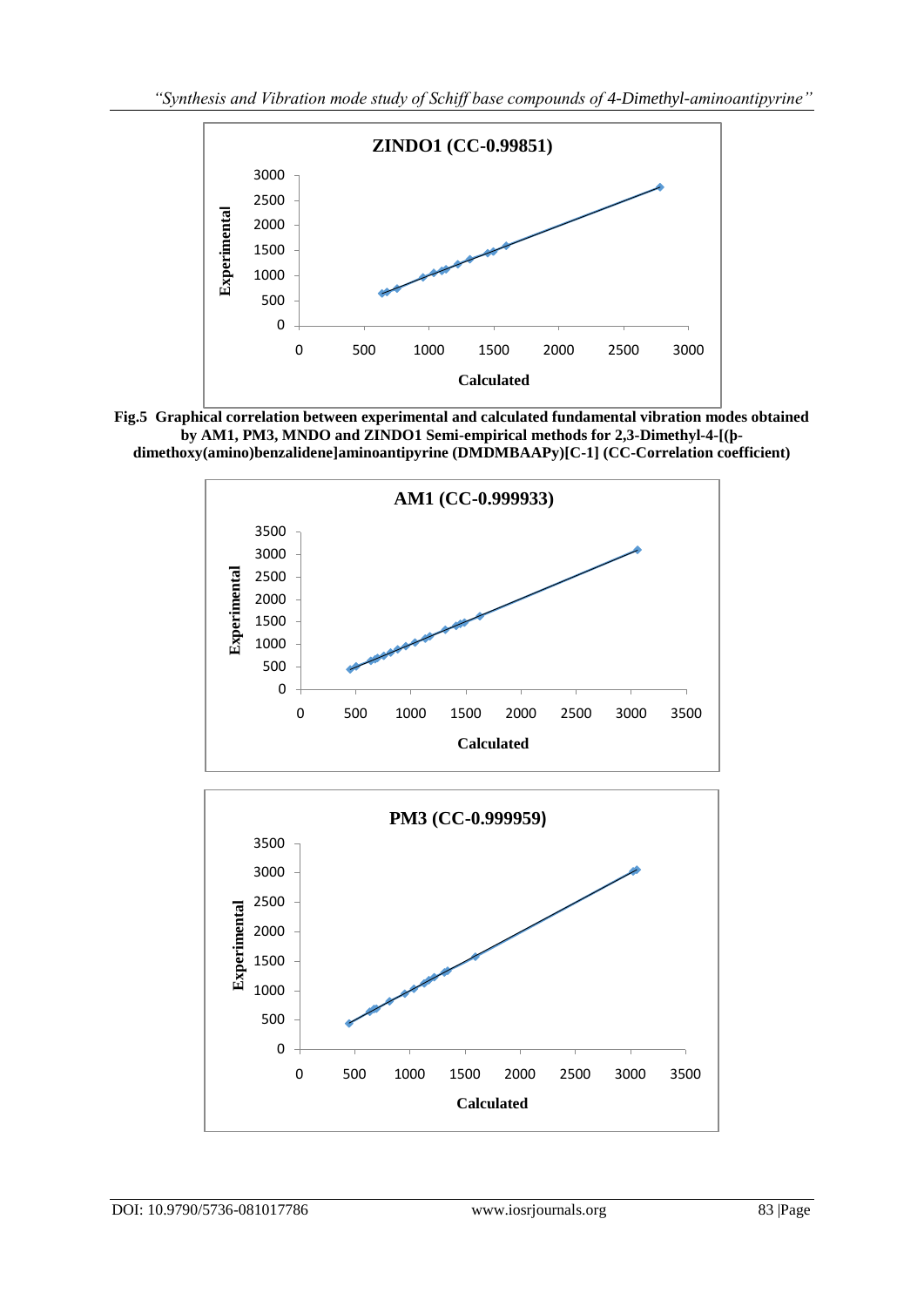

**Fig.6 Graphical correlation between experimental and calculated fundamental vibration modes obtained by AM1, PM3, MNDO and ZINDO1 Semi-empirical methods for 2,3-Dimethyl-4- [Glutaralidene]aminoantipyrine (DMGAAPy) [C-2](CC-Correlation coefficient)**

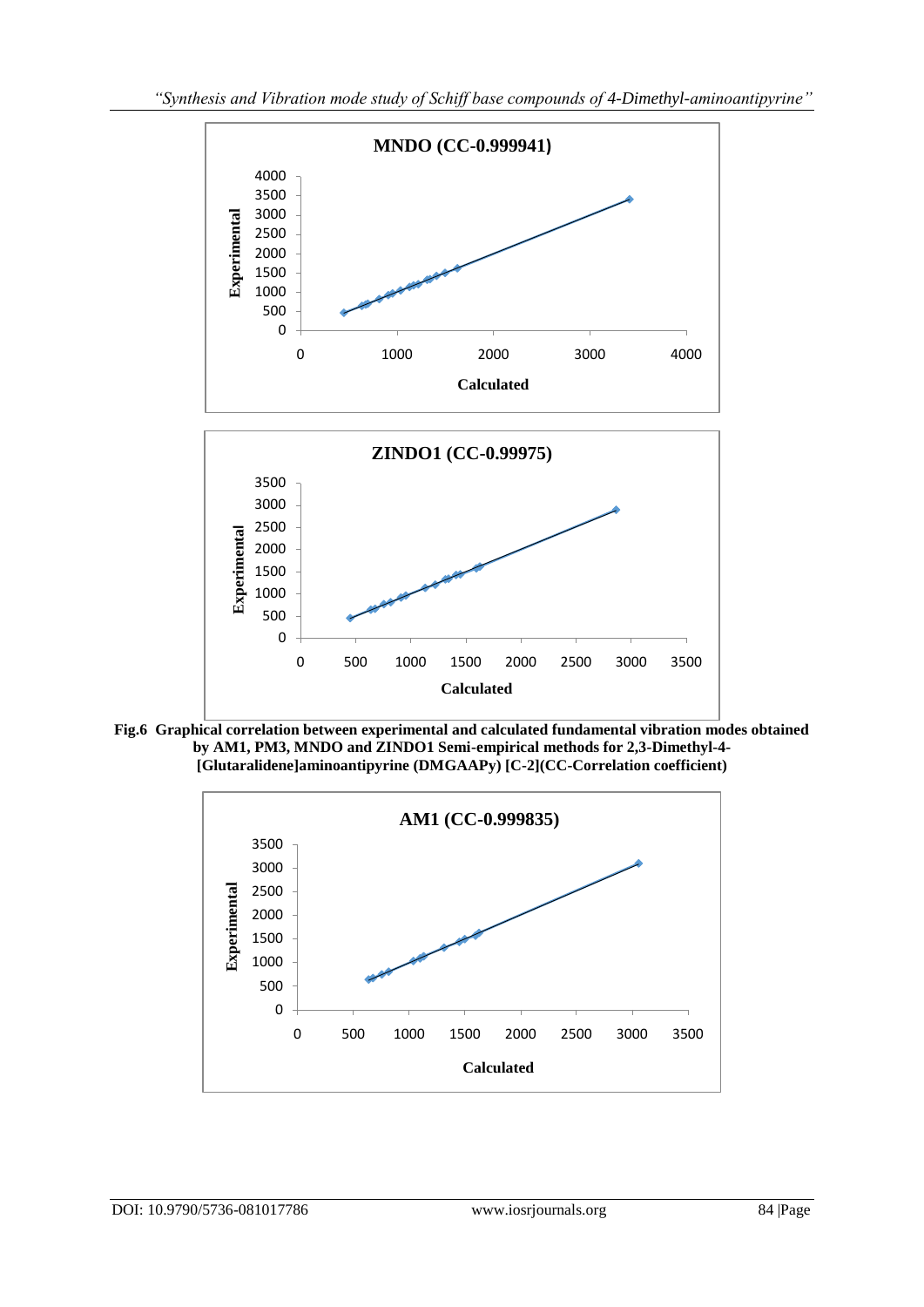

**Fig. 7 Graphical correlation between experimental and calculated fundamental vibration modes obtained by AM1, PM3, MNDO and ZINDO1 Semi-empirical methods for 2,3-Dimethyl-4- [Furfuralidene]aminoantipyrine (DMFAAPy) [C-3] (CC-Correlation coefficient)**